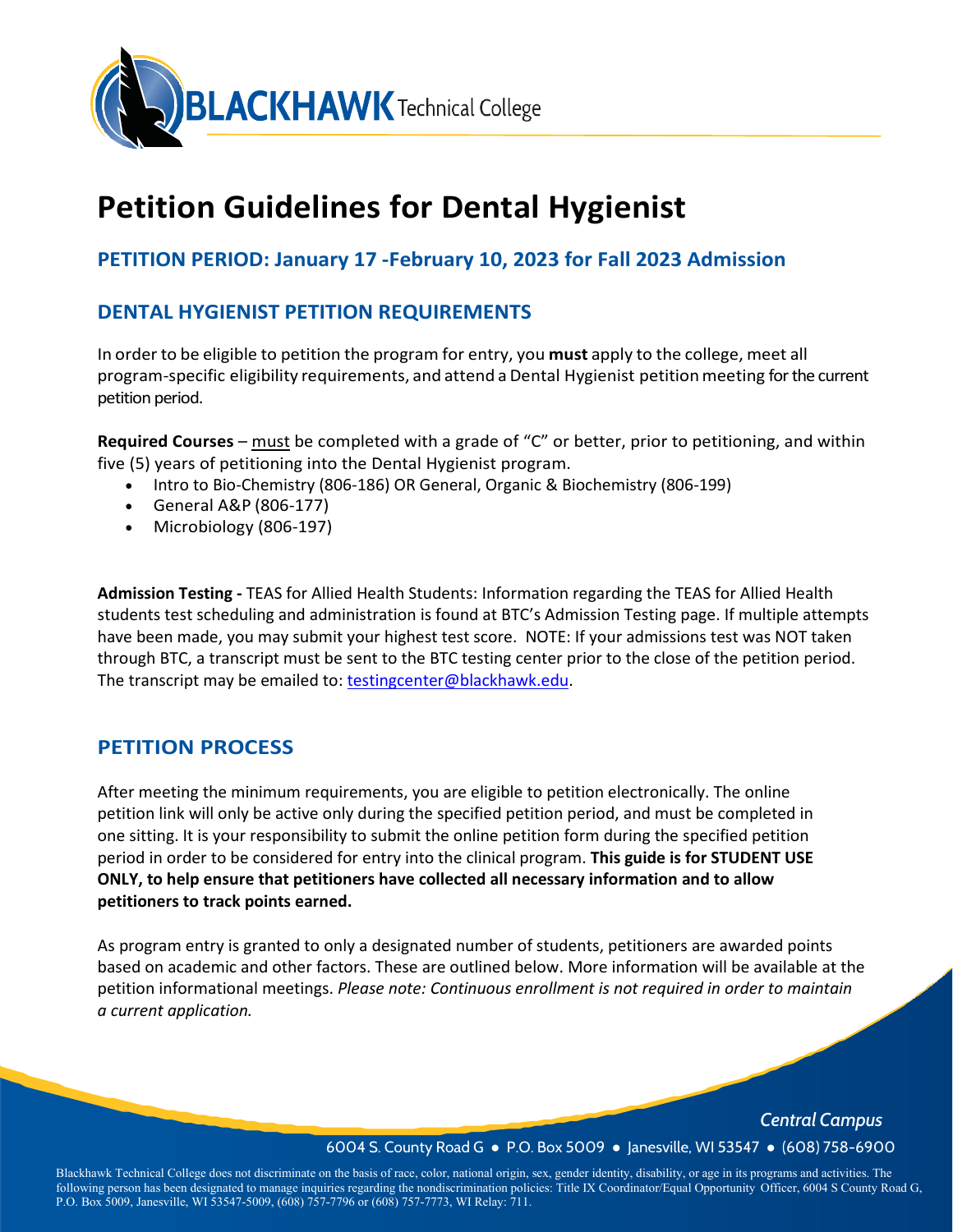

# **DENTAL HYGIENIST PROGRAM PETITION APPLICATION**

Only students who have **completed the application process** and **meet all program-ready requirements**  are eligible to petition. **All online petitions must be submitted by 4:00 pm** on the **last day of the petition period as the link will de-activate promptly at 4:00.**

**Failure to complete all applicable sections of the petition form willresult in an invalid petition.** 

#### **STUDENT INFORMATION**

| <b>Student Name</b> | <b>BTC Student ID#</b> | <b>Date Attended DH Petition</b> |
|---------------------|------------------------|----------------------------------|
|                     |                        | Meeting:                         |

You will be asked to read and initial the following statements:

- I have verified that Blackhawk Technical College (BTC) has my current mailing address on file.
- In the case of a tie, the "Date of Pre-Clinical Admission" as a date-stamped by BTC Admissions will be the deciding factor.
- If I am selected and choose not to begin the core clinical courses, I must petition again.
- If I am selected as an "alternate" I may be contacted as late as one month prior to the start of the core courses. If I choose not to begin the core clinical courses, I must petition again.
- I understand a background check and possible drug screen will be conducted and the results may interfere with my ability to complete the program.
- I understand that program requirements for future petition periods may have different selection criteria and I must meet those new requirements if I am not selected in this current petition period or thereafter.
- I understand that a petition meeting must be attended every year that I petition. Failure to attend a petition meeting every year before petitioning will result in my application being considered incomplete and void.
- I understand that my transcripts will be reviewed as part of the petition process. Any relevant transfer coursework **must** be documented on the BTC transcript at the time of the petition to be considered valid. *Failure to provide BTC transcripts will result in an invalid petition.*
- I understand that providing false information or failing to complete the petition survey entirely *will result in an invalid petition.*

*Central Campus*

#### 6004 S. County Road G ● P.O. Box 5009 ● Janesville, WI 53547 ● (608) 758-6900

Blackhawk Technical College does not discriminate on the basis of race, color, national origin, sex, gender identity, disability, or age in its programs and activities. The following person has been designated to manage inquiries regarding the nondiscrimination policies: Title IX Coordinator/Equal Opportunity Officer, 6004 S County Road G, P.O. Box 5009, Janesville, WI 53547-5009, (608) 757-7796 or (608) 757-7773, WI Relay: 711.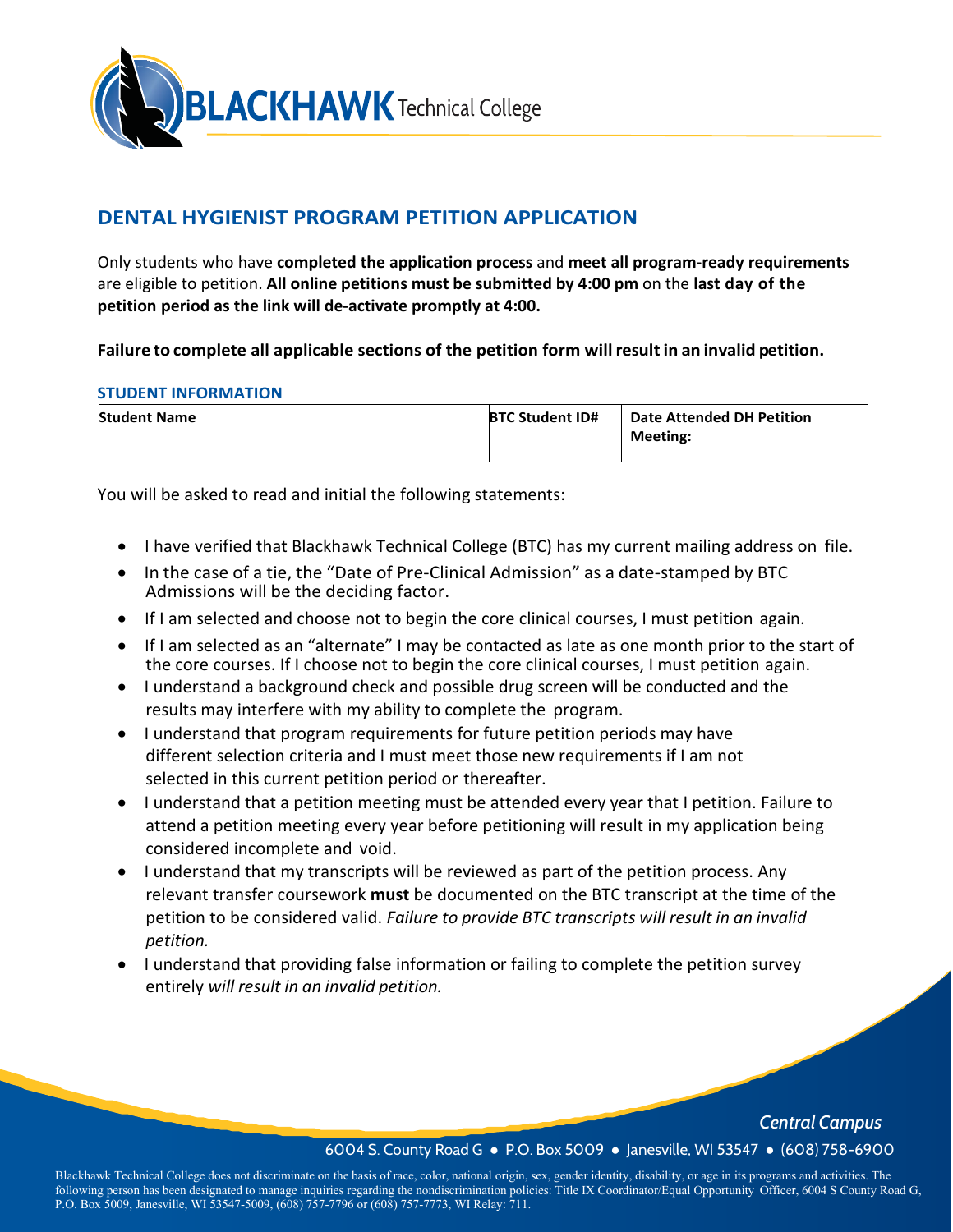

# **I. COURSEWORK (140 total possible points)**

For each course, indicate where the course was completed and the grade that was achieved.

#### **Required Science Prerequisite Courses** – these courses must be completed prior to petitioning. Points will be awarded based on grade achieved as follows **(Points have been doubled for science courses)**:

#### **A = 20 points, AB (A-/B+) = 16 points, B = 10 points, BC (B-/C+) = 6 points, C = 0 points.**

An additional 1 point will be awarded for each course that was taken at Blackhawk Technical College.

| <b>Course</b>                | Grade | <b>Points</b> | Location | Points | <b>Total Points</b> |
|------------------------------|-------|---------------|----------|--------|---------------------|
| Intro to Biochemistry OR GOB |       |               |          |        |                     |
| <b>General A&amp;P</b>       |       |               |          |        |                     |
| <b>Microbiology</b>          |       |               |          |        |                     |

**Early Completion of General Educational Courses and Core courses taken as part of an Accredited Dental Assisting Program** – these courses are required for graduation, but are not required prior to petitioning**.** Points will be awarded based on grade achieved as follows:

#### **A = 10 points, AB (A-/B+) = 8 points, B = 5 points, BC (B-/C+) = 3 points, C = 0 points.**

An additional 1 point will be awarded for each course that was taken at Blackhawk Technical College.

| <b>Course</b>               | Grade | Points | Location | Points | <b>Total Points</b> |
|-----------------------------|-------|--------|----------|--------|---------------------|
| <b>English Composition</b>  |       |        |          |        |                     |
| Intro to Psychology         |       |        |          |        |                     |
| <b>Speech</b>               |       |        |          |        |                     |
| <b>Intro to Sociology</b>   |       |        |          |        |                     |
| <b>Dental Health Safety</b> |       |        |          |        |                     |
| <b>Dental Radiography</b>   |       |        |          |        |                     |
| <b>Dental Materials</b>     |       |        |          |        |                     |

## **II. ADMISSIONS TESTING (75 total possible points)**

Points will be awarded based on your TEAS Allied Health test score, as follows:

| <b>TEAS Score</b> | $0 - 59$ | 60-64 | 65-69 | 70-74 | 75-79 | 80-100 |
|-------------------|----------|-------|-------|-------|-------|--------|
| Points<br>Awarded |          | 15    | 30    | 45    | 60    |        |

If multiple attempts have been made, you may submit your highest test score.

NOTE: If your admissions test was NOT taken through BTC, the transcript must be sent to the BTC Testing Center prior to the close of the petition period. Transcripts may be emailed to [testingcenter@blackhawk.edu](mailto:testingcenter@blackhawk.edu)

*Central Campus*

#### 6004 S. County Road G ● P.O. Box 5009 ● Janesville, WI 53547 ● (608) 758-6900

Blackhawk Technical College does not discriminate on the basis of race, color, national origin, sex, gender identity, disability, or age in its programs and activities. The following person has been designated to manage inquiries regarding the nondiscrimination policies: Title IX Coordinator/Equal Opportunity Officer, 6004 S County Road G, P.O. Box 5009, Janesville, WI 53547-5009, (608) 757-7796 or (608) 757-7773, WI Relay: 711.